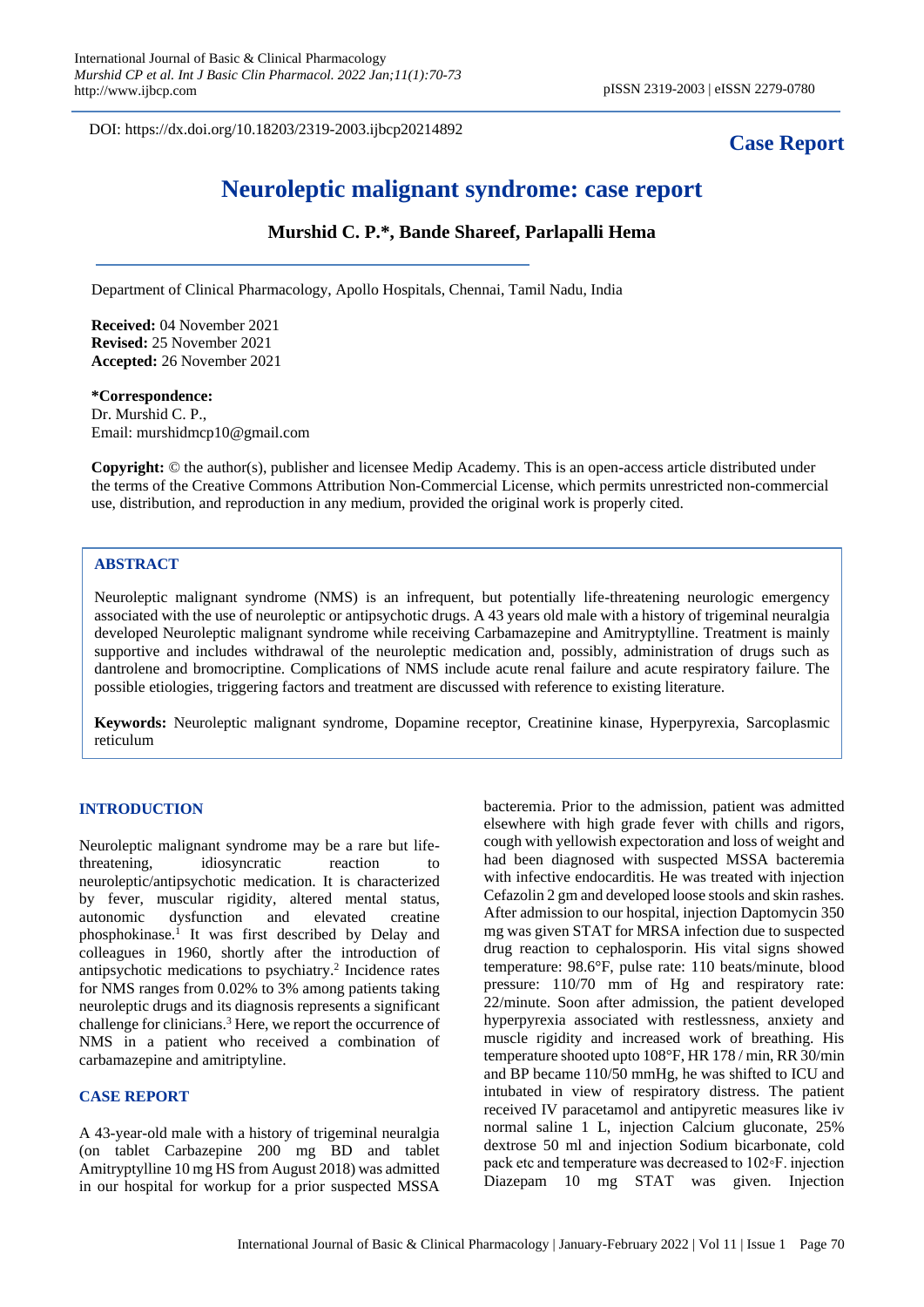Flucloxacillin was started. On the first day of admission, a battery of tests was requested, and the results were as follows: CPK level was 1304 U/L with serum procalcitonin 26.33 ng/ml, GGTP 452 U/L, ALP 162 U/L and normal Hb and WBC. Arterial blood gases level showed increased Lactate levels (3.91). Liver function tests, PT, PTT, INR, lipid profile, urine analysis, ESR, ECG, Echo, CXR and culture sensitivity tests were all normal. The neurologist was consulted and a diagnosis of NMS was made. Amitryptylline, and Carbamazepine was stopped and tablet Bromocriptine 5 mg was started every 8 hours.

#### **Table 1**

|                | Development of severe muscle rigidity and       |
|----------------|-------------------------------------------------|
| $\mathbf{A}$ . | elevated temperature associated with the        |
|                | use of neuroleptic medication.                  |
| В.             | Two (or more) of the following:                 |
|                | Diaphoresis                                     |
|                | Dysphagia                                       |
|                | Tremor                                          |
|                | Incontinence                                    |
|                | Changes in level of consciousness ranging       |
|                | from confusion to coma                          |
|                | Mutism                                          |
|                | Tachycardia                                     |
|                | Elevated or labile blood pressure               |
|                | Leukocytosis                                    |
|                | Laboratory evidence of muscle injury            |
|                | (example: elevated CPK)                         |
|                | The symptoms in criteria A and B are not due    |
| C.             | to another substance or a neurological or other |
|                | general medical condition.                      |
| D.             | The symptoms in criteria A and B are not        |
|                | better accounted for by a mental disorder.      |

On second day, the patient continued to have fever (temperature: 101 F), CPK levels decreased to 1112 U/L, lactate level was 1.10. injection Paracetamol 1 gm IV was given. On third day, the patient had fever spikes, lactate levels decreased to 1.02 and was extubated but had difficulty in swallowing with pain. Shifted to ward, gradually the signs and symptoms of patient improved and all medications were tapered off. After one week of hospital stay patient's condition improved remarkably and was discharged.

#### **DISCUSSION**

A case presentation of neuroleptic malignant syndrome in a young, male patient with known trigeminal neuralgia and treated with Amitryptylline and Carbamazepine is reported.

According to Diagnostic and Statistical Manual of Mental Disorders (Fourth Edition [DSM-IV]) Research Criteria for Neuroleptic Malignant Syndrome (Table 1).<sup>20</sup>

Exposure to dopamine blocking agents, severe muscle rigidity and fever and minor criteria:

CPK >4-timesthe upper limit, Changes in mental status (delirium, altered consciousness), Autonomic activation, including: tachycardia (>25% above baseline), diaphoresis, blood pressure elevation (systolic or diastolic 25 mmHg over baseline), or fluctuation (20 mmHg diastolic change or 25 mmHg systolic change).

Our patient presented all of the major criteria, and six of the minor criteria (raised CK, tachycardia, fluctuated blood pressure, altered consciousness and dysphagia). While the patient clearly displayed the classic features suggestive of NMS, there are several atypical aspects of the case worthy of discussion. The incidence of NMS is about 1% in patients treated with antipsychotic medications. NMS has been reported in all age groups, in cold climates and throughout the seasons in parallel with the use of neuroleptics.<sup>3,4</sup> Because this is still a high mortality rate, it is important for clinicians to watch for early signs and symptoms of NMS. Although NMS is often regarded in the literature as an idiosyncratic and unpredictable reaction related to the administration of dopamine antagonists and other compounds, there are a number of risk factors that increase the likelihood of developing NMS. These risk factors can be grouped into four categories, which include pharmacological risk factors (type of drug, pharmacokinetics, polypharmacy) environmental (high ambient temperature, restraint, dehydration); demographic (age, concurrent medical conditions or co morbidity); and genetic liability (history of previous NMS, family history of catatonic disorder, channelopathy). Although NMS can occur any time during the course of drug treatment, it occurs more frequently during either the initial months of treatment or after a dosage change. In this regard, higher doses of antipsychotic drugs are correlated with a greater risk of developing NMS. In addition, parenteral routes of administration, either intramuscular or intravenous, have also been associated with greater risk. NMS is a lifethreatening iatrogenic neurologic emergency, manifested as a characteristic clinical syndrome and likely results from a complex interaction between the neuroleptic medication and a susceptible host. Two theories are proposed to elucidate the syndrome: central dopamine receptor blockade and striated muscle defect. In the first theory, the dopaminergic receptor antagonism by neuroleptics may interfere with dopamine's normal role in central thermoregulation. Heat is produced from serotonin stimulation in the hypothalamus, and dopamine inhibits this process. Dopaminergic blockade therefore results in less inhibition of serotonin stimulation and contributes to the hyperthermia seen in NMS. it is unlikely that the syndrome is thanks to central dopaminergic blockade alone. 6-8 Furthermore, dopamine may directly inhibit striated muscle contraction, and thus dopamine blockade may end in increased skeletal muscle contraction.<sup>5</sup> On a clinical basis, the diagnosis is settled when four features of the syndrome are fulfilled: change of mental status,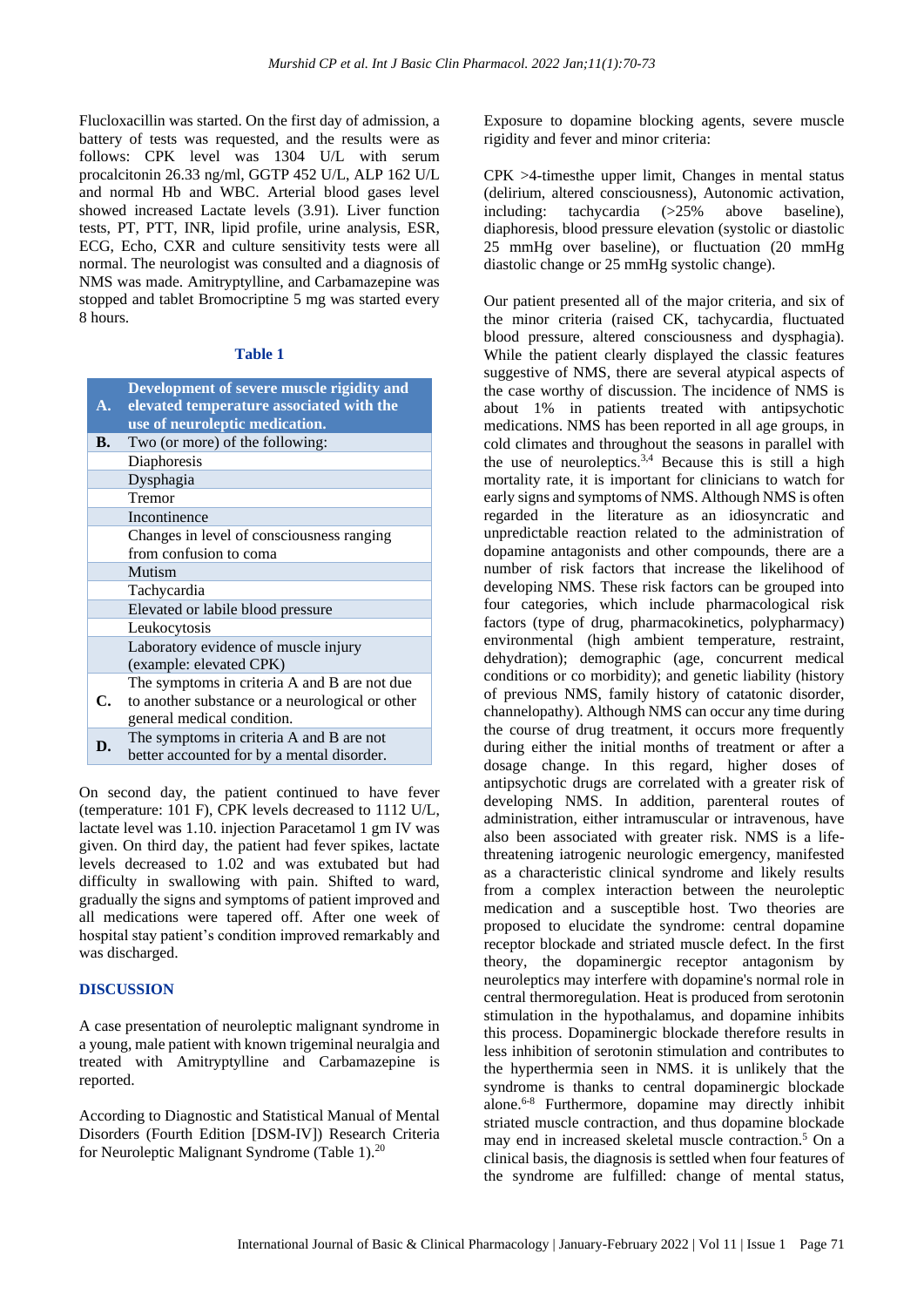rigidity, hyperpyrexia, vegetative deregulation of the autonomic systema nervosum (including blood pressure fluctuations). When any two of those above-mentioned features appear, diagnosis should be suspected within the setting of psychotropic drug therapy (when treating psychosis) or dopamine withdrawal (in cases of Parkinsonism). Withdrawal of therapy with intrathecal baclofen has, also in several cases, been related to an NMS-like syndrome. The difference here is that increased muscular tone is of a rebound spastic-type instead of being a rigid one, otherwise the spectrum of symptoms appears quite just like those of NMS. Clinicians need to take into consideration that the importance of medical diagnosis, including meningitis, encephalitis, septic shock (systemic infections), heat stroke, and other iatrogenic dysautonomias. Concerning the results from laboratory investigations, these should assist in ruling out the likelihood of the above-mentioned tentative diagnoses, especially the elevated CK values. An elevated level of this enzyme is a common observation in NMS although it is not a pathognomonic finding in the syndrome. The approach to a case of NMS, and its general management, should be supported a hierarchy of the severity of clinical features and thus enable the right diagnosis to be made. Taken together, when there is any possible suggestion of NMS, the administration of psychotropics should be stopped, and the patient should be admitted for close observation to evaluate the clinical signs and to perform the relevant laboratory investigations. This should be wiped out an ICU, especially for patients who have significant hyperpyrexia and rigidity. This is because these individuals need aggressive supportive care. One should evaluate biological treatment with dantrolene, bromocriptine, and/or amantadine in patients who have significantly elevated CK values or hyperpyrexia on the primary presentation, and in those that are irresponsive to withdrawal of a psychotropic drug (or the offending drug) within the primary 48 hours of admission. Patients who don't answer medical therapy during the primary 7 days, especially those with persistent catatonia after the resolution of other symptoms, lethal catatonia should be regarded as an alternate diagnosis or as a concomitant sequel, then ECT should be seriously considered. The patient has got to be advised to drink sufficient amounts of liquids (water and alcohol-free beverages) to stay the body hydrated, to regulate blood heat, and to make sure proper kidney function. Environmental therapy features a vital role here, since patients should be under observation with reference to their fluid intake even when the patient is on an atypical antipsychotic therapy regime. Over hydration (water intoxication) has also been blamed for causing NMS, so a balanced water intake may be a pivotal factor for both optimal metabolism and therefore the pharmacology of the antipsychotic agent(s) the patient is using, and to take care of normal renal function. The patients themselves should be orientated and alerted about the first symptoms of possible relapse, and that they should be called in to a psychiatric outpatient institution for a periodic checkup and clinical observation. One of the problems causing an excellent dilemma in NMS is that the hyperpyrexia, where there's no convincing explanation for its pathophysiology.

#### *Treatment*

For treatment, it's essential to acknowledge the symptoms and to prevent the neuroleptic therapy immediately. Supportive therapy, like fever reduction, hydration and nutrition, is vital until the blood levels of the major tranquilizer decrease. it's controversial whether specific therapies are beneficial additionally to the supportive therapy. The role of intravenous dantrolene sodium therapy, used widely in autosomal dominant disease, is unclear, but it's still administered to scale back blood heat and to relax peripheral muscles by inhibiting the discharge of calcium from the sarcoplasmic reticulum of muscle. 1 The recommended dose is 2 mg/kg intravenously, repeated every 10 minutes if necessary, to a maximum of 10 mg/kg daily it's only usually given within the acute stage and not continued for quite a couple of days.<sup>1</sup> Hepatotoxic effects may occur if the daily dose exceeds 10 mg/kg. Bromocriptine, a dopamine agonist, usually improves muscle rigidity within a couple of hours, followed by a discount in temperature and an improvement in vital sign. Bromocriptine is given to reverse the hypo dopaminergic state and is administered orally (or via nasogastric tube), starting with 2.5 mg 2 or 3 times daily and increasing doses by 2.5 mg every 24 hours until a response or until reaching a maximum dose of 45 mg/d.<sup>16-19</sup> Dantrolene can be administered intravenously starting with an initial bolus dose of 1 to 2.5 mg/kg followed by 1 mg/kg every 6 hours up to a maximum dose of 10 mg/kg/d.<sup>16-19</sup> Oral dantrolene is used in less severe cases or to taper down from the intravenous form after a few days with doses that range from 50 to 200 mg/d. Due to a risk of hepatoxicity, dantrolene is typically discontinued once symptoms begin to resolve. Bromocriptine, however, is generally maintained for at least 10 days for NMS related to oral neuroleptics and 2 to 3 weeks for depot neuroleptics1. Doses of two 0.5–10 mg up to 4 times daily are used with some success.<sup>9</sup> Hypotension is that the commonest adverse effect of bromocriptine therapy. It are often mild or severe, and treatment would be almost like that of other causes of hypotension. it's unknown what affects the degree of hypotension and other autonomic factors. Dantrolene and bromocriptine could also be used together, without more adverse effects than with either one alone. <sup>13</sup> Amantadine and levadopa–carbidopa are used successfully to scale back hyperthermia in patients with NMS. <sup>14</sup> Treatment of NMS must be continued for 2–3 weeks until symptoms remit. due to possible exacerbation of NMS symptoms, dopamine antagonists like metoclopramide should be avoided.

#### **CONCLUSION**

As the majority of NMS cases are attributed to the utilization of antipsychotic agents, especially firstgeneration (conventional or typical) drugs, one should take care when prescribing such agents to psychotic patients.